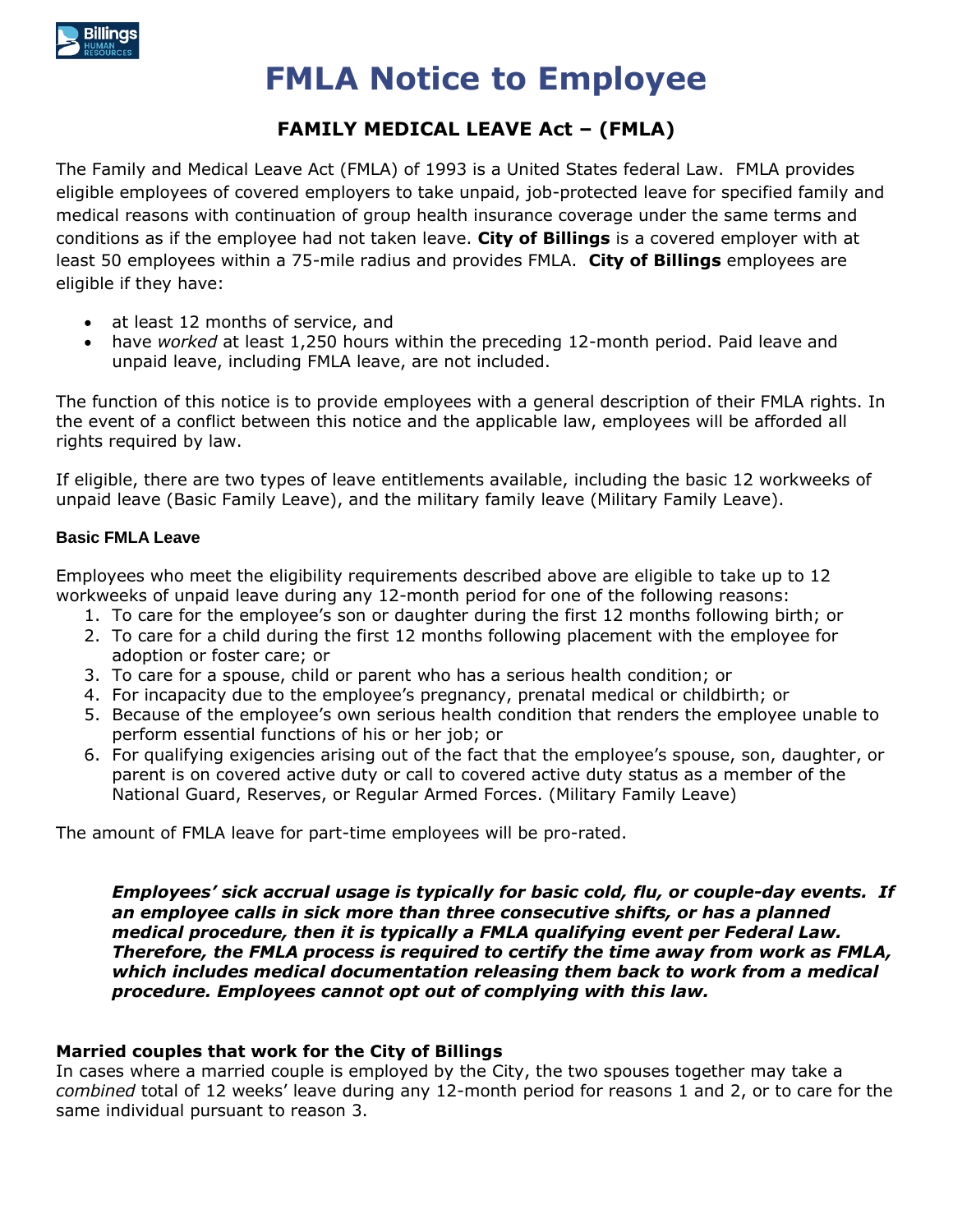

## **Military Family Leave includes two (2) types of Military Family Leave.**

**1. Qualifying exigency leave.** Employees meeting the eligibility requirements described above may be entitled to use up to 12 weeks of their Basic FMLA Leave for a qualifying exigency while the employee's spouse, son, daughter, or parent (the military member or member) is on covered active duty or call to covered active duty status (or has been notified of an impending call or order to covered active duty).

- **For Regular Armed Forces members**, "covered active duty or call to covered active duty status" means duty during the deployment of the member with the Armed Forces to a foreign country (outside of the United States, the District of Columbia, or any territory or possession of the United States, including international waters).
- **For a member of the Reserve components** of the Armed Forces (members of the National Guard and Reserves), "covered active duty or call to covered active duty status" means duty during the deployment of the member with the Armed Forces to a foreign country under a Federal call or order to active duty in support of a contingency operation. Qualifying exigencies may include:
	- o Short-notice deployment (seven or less calendar days)
	- o Attending certain military events and related activities
	- o Childcare or school activities
	- o Addressing certain financial and legal arrangements
	- $\circ$  Periods of rest and recuperation for the military member (up to 15 calendar days of leave, dependent on orders)
	- o Attending certain counseling sessions
	- $\circ$  Attending post-deployment activities (available for up to 90 days after the termination of the covered military member's covered active duty status, and to address issues arising from death of military member)
	- $\circ$  Attending to parental care needs arising from covered active duty or call to duty (arrange for alternative care for a parent of a military member, provide urgent or immediate care, admit or transfer to a care facility, or attend non-routine caregiver meetings with care facility staff)
	- o Other activities arising out of the military member's covered active duty or call to active duty and agreed upon by the company and the employee.

**2. Leave to care for a covered servicemember** (military caregiver leave)**.** There is also a special leave entitlement that permits employees who meet the eligibility requirements for FMLA leave to take up to 26 workweeks of leave during a single 12-month period if the employee is the spouse, son, daughter, parent, or next of kin caring for a covered military servicemember or veteran recovering from a serious injury or illness, as defined by FMLA's regulations.

- **For a current member of the Armed Forces**, including a member of the National Guard or Reserves, the member must be undergoing medical treatment, recuperation, or therapy, is otherwise in outpatient status; or is otherwise on the temporary disability retired list, for a serious injury or illness.
- **For a covered veteran**, he or she must be undergoing medical treatment, recuperation or therapy for a serious injury or illness. *Covered veteran* means an individual who was a member of the Armed Forces (including a member of the National Guard or Reserves), and was discharged or released under conditions other than dishonorable at any time during the five-year period prior to the first date the eligible employee takes FMLA leave to care for the covered veteran. An eligible employee must begin leave to care for a covered veteran within five years of the veteran's active duty service, but the single 12-month period may extend beyond the five-year period.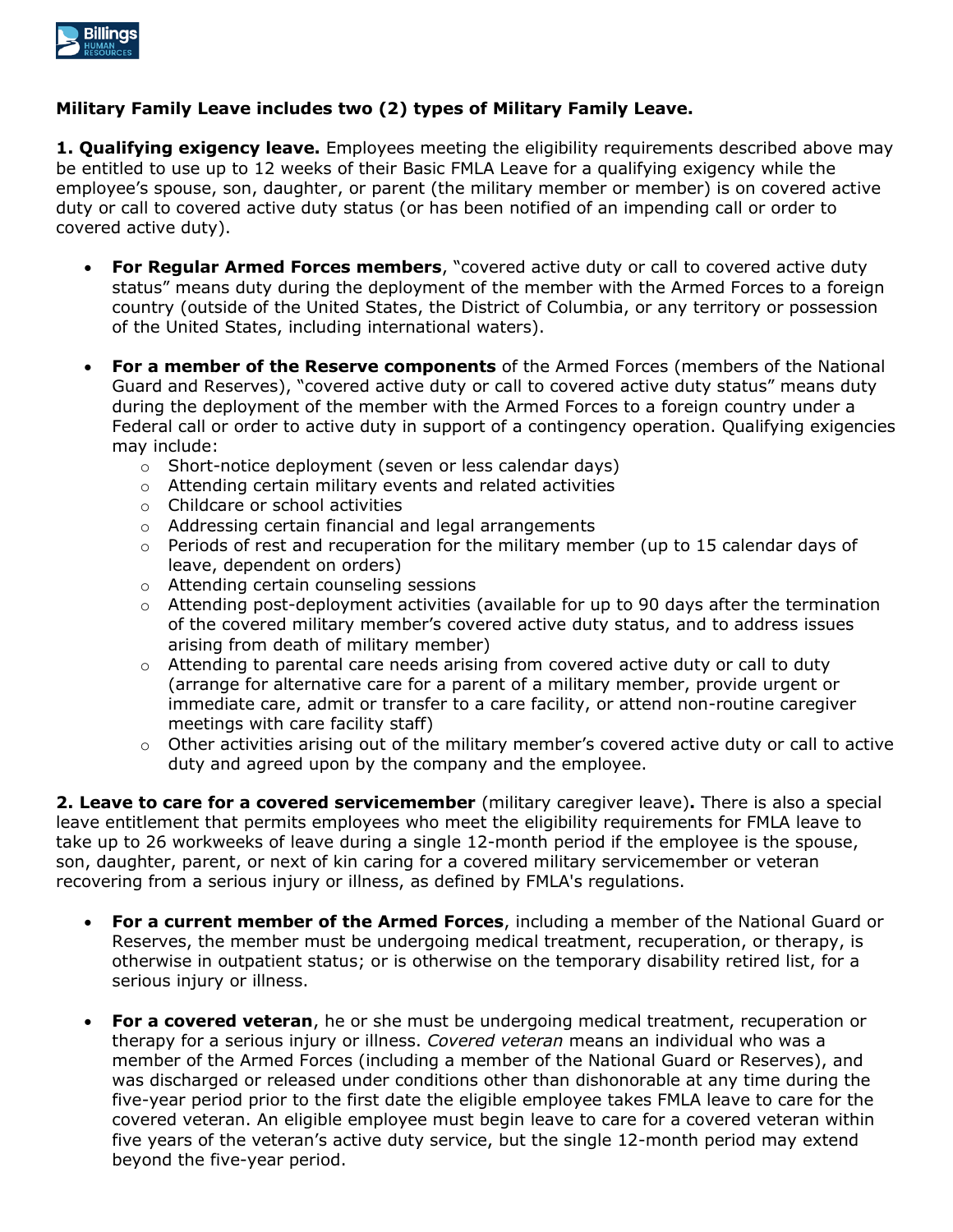

## **Immediate family members**

An employee's spouse, children (son or daughter), and parents are immediate family members for purposes of FMLA. The term "parent" does not include a parent "in-law". The terms son or daughter does not include individuals age 18 or over unless they are "incapable of self-care" because of mental or physical disability, that substantially limits one or more of the "major life activities" as those terms are defined in regulations issued by the Equal Employment Opportunity Commission (EEOC) under the Americans With Disabilities Act (ADA). The only exception to the above definition of immediate family member is for Military Personnel regarding Active Duty and Caregiver leave. Members can be defined as spouse, son, daughter or parent for Active Duty leave and the same for Caregiver leave; however, with one additional member as the nearest blood relative.

## **Calculation of 12-Month Period for FMLA**: *rolling, lookback*

The **City of Billings** will measure the 12-month period as a rolling 12-month period measured backwards from the date an employee uses any leave under this policy. Each time an employee takes leave, the city will compute the amount of leave the employee has taken under this policy in the last 12 months and subtract it from the 12 weeks of available leave, and the balance remaining is the amount the employee is entitled to take at that time. (For example: If an employee took 12 weeks leave beginning July 1, 2019 and requested to take 12 weeks leave beginning May 1, 2020, the request would be denied because the employee used 12 weeks looking back from May 1, 2020 through April 30, 2019.)

Human Resources will utilize the payroll system to track FMLA; therefore, 12 workweeks for a 40 hour position will convert to 480 hours of FMLA entitlement. For Fire Suppression, 12 workweeks for a 43.7-hour position will convert to 524 hours of FMLA entitlement.

Military caregiver leave will also be based on a rolling, lookback period. FMLA leave taken for other FMLA circumstances during this 12-month period will be deducted from the total of 26 weeks available.

## **Montana Maternity Act (MCA 49-2-310)**

If a female employee is not eligible for FMLA, Montana law requires they receive a reasonable leave of absence for maternity leave. "Reasonable" is determined case-by-case; however, typically physicians will state for a normal delivery is 6-weeks and C-section delivery is 8-weeks. If this situation applies to you, email [FMLA@billingsmt.gov.](mailto:FMLA@billingsmt.gov) The employee will be required to use all accruals available before being placed in an unpaid status. The City also reserves the right to extend their probationary period for the timeframe of their leave.

The **City of Billings** FMLA process will include City specific FMLA forms and the Federal Department of Labor (DOL) forms.

All are available on the city website: **https://ci.billings.mt.us/417/Forms-and-Resources**

- City of Billings FMLA Request form
- [WH-382 Designation Notice](http://www.dol.gov/whd/forms/WH-382.pdf)
- WH-380-[E Certification of Health Care Provider for Employee's Serious Health](http://www.dol.gov/whd/forms/WH-380-E.pdf) Condition
- City of Billings FMLA Return to Work form
- WH-380-[F Certification of Health Care Provider for Family Member's Serious Health Condition](http://www.dol.gov/whd/forms/WH-380-F.pdf)
- [WH-384 Certification of Qualifying Exigency For Military Family Leave](http://www.dol.gov/whd/forms/WH-384.pdf)
- [WH-385 Certification for Serious Injury or Illness of Covered Servicemember --](http://www.dol.gov/whd/forms/WH-385.pdf) for Military Family Leave
- [WH-385-V Certification for Serious Injury or Illness of a Veteran for Military Caregiver Leave](http://www.dol.gov/whd/forms/wh385V.pdf)

For questions, contact **City of Billings** – FMLA Coordinator:

Email: [FMLA@billingsmt.gov](mailto:FMLA@billingsmt.gov) or Phone: (406) 657-8265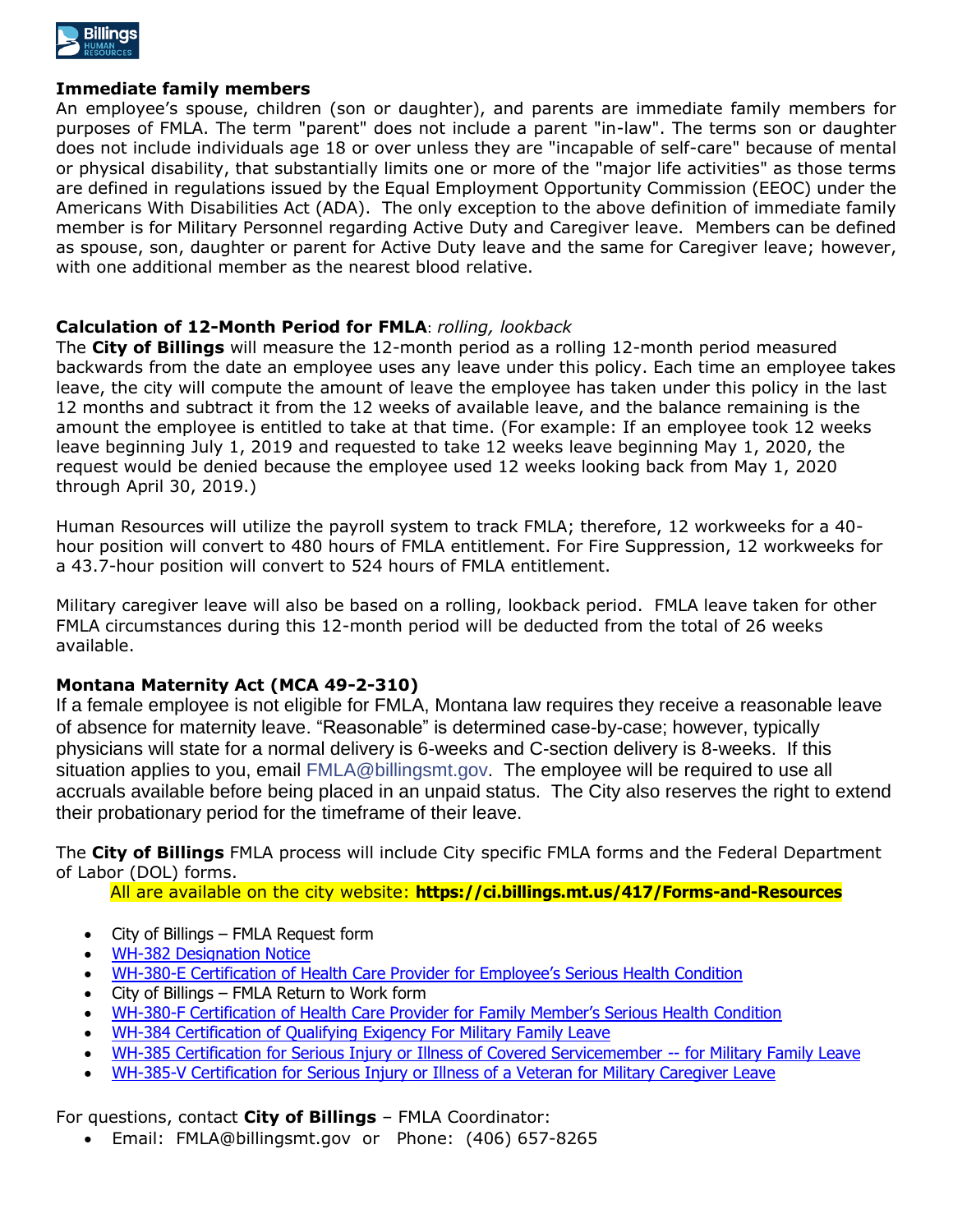

## **Procedure for Requesting FMLA Leave**

Employees requesting FMLA leave should email the FMLA Request form to [FMLA@billingsmt.gov.](mailto:FMLA@billingsmt.gov) They should also share this information with their supervisor/department. Within five business days after receipt, Human Resources will email the employee with the DOL Notice of Eligibility and Rights or a FMLA letter.

City of Billings – FMLA Request form

When the need for the leave is foreseeable, the employee must provide the employer with at least 30 days' notice. When an employee becomes aware of a need for FMLA leave less than 30 days in advance, the employee must provide notice of the need for the leave either the same day or the next business day. In an emergency, the employee may communicate with their supervisor and the supervisor should email [FMLA@billingsmt.gov](mailto:FMLA@billingsmt.gov) of the situation and the email to communicate with their employee.

When an employee requests leave, Human Resources will inform the employee whether he or she is eligible under the FMLA. If the employee is eligible for FMLA leave, the employee will be given written notice that includes details requesting any additional information he or she will be required to provide. If the employee is not eligible under the FMLA a written notice indicating the reason for ineligibility will be provided.

## **Designation of FMLA Leave**

If there is sufficient information that the leave is a qualifying FMLA event, the **City of Billings** is allowed by the Federal law to designate leave as FMLA and will provide the designation notice or letter to the employee.

[WH-382 Designation Notice](http://www.dol.gov/whd/forms/WH-382.pdf)

## **Certification of Medical Certification**

Upon receipt of your FMLA Request, employees must provide certification explaining the serious health condition or the family member's condition. The **City of Billings** will utilize the DOL forms for this information and should detail:

- the date on which the condition began
- the probable duration of the condition
- appropriate medical facts regarding the condition
- a statement that the employee is needed to care for a spouse, parent, or child
- a statement that the employee's own health condition makes it impossible for him or her to work

## **Certification for the Employee's Serious Health Condition**

The **City of Billings** will require certification for the employee's serious health condition. The employee must respond to such a request within 15 days of the request or provide a reasonable explanation for the delay. Failure to provide certification may result in a denial of continuation of leave.

WH-380-[E Certification of Health Care Provider for Employee's Serious Health Condition](http://www.dol.gov/whd/forms/WH-380-E.pdf)

## **Certification for the Family Member's Serious Health Condition**

The **City of Billings** will require certification for the family member's serious health condition. The employee must respond to such a request within 15 days of the request or provide a reasonable explanation for the delay. Failure to provide certification may result in a denial of continuation of leave.

WH-380-[F Certification of Health Care Provider for Family Member's Serious Health Condition](http://www.dol.gov/whd/forms/WH-380-F.pdf)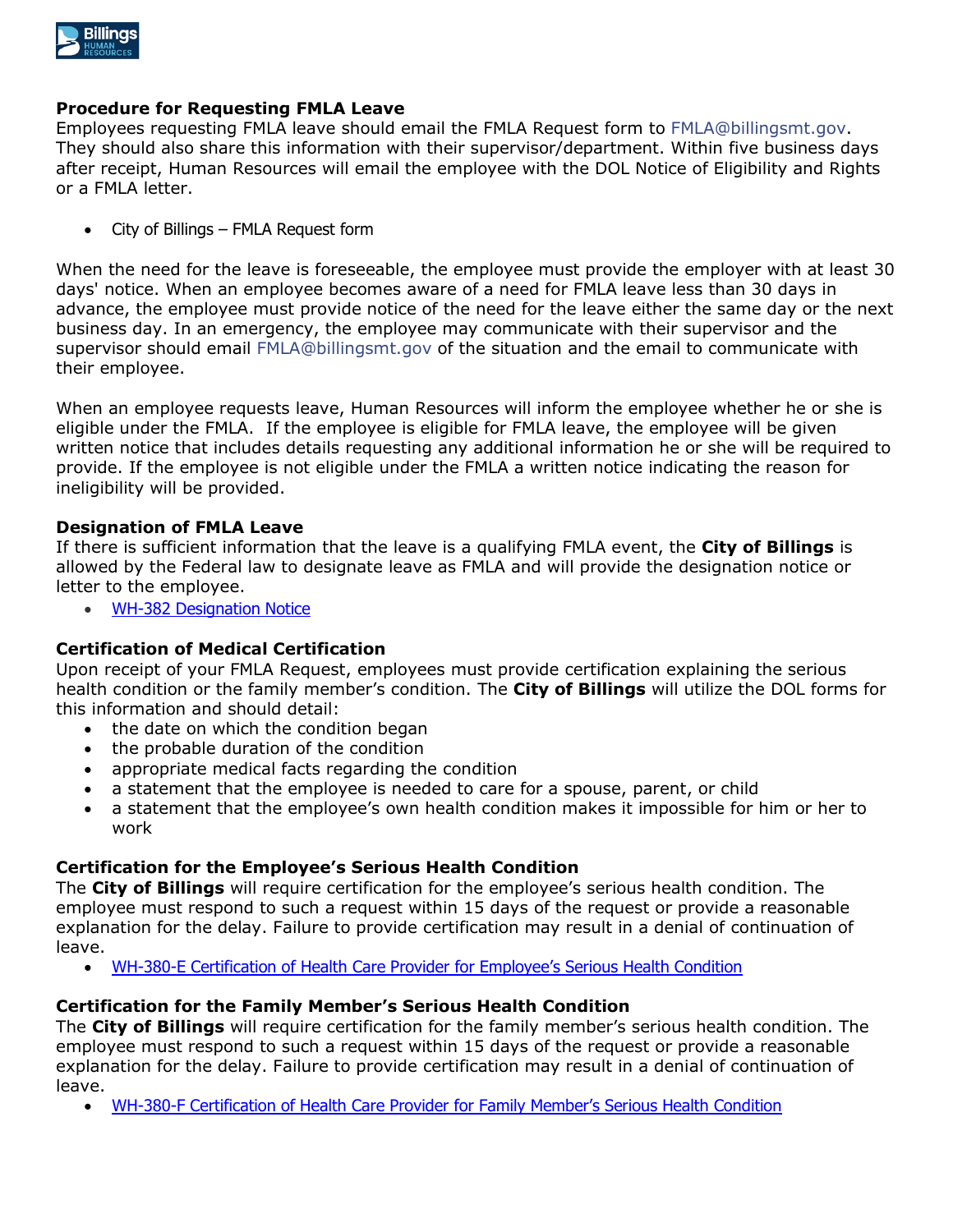

## **Certification of Qualifying Exigency for Military Family Leave**

The **City of Billings** will require certification of the qualifying exigency for military family leave. The employee must respond to such a request within 15 days of the request or provide a reasonable explanation for the delay. Failure to provide certification may result in a denial of continuation of leave.

[WH-384 Certification of Qualifying Exigency For Military Family Leave](http://www.dol.gov/whd/forms/WH-384.pdf)

## **Certification for Serious Injury or Illness of Covered Service Member for Military Family Leave**

The **City of Billings** will require certification for the serious injury or illness of the covered service member. The employee must respond to such a request within 15 days of the request or provide a reasonable explanation for the delay. Failure to provide certification may result in a denial of continuation of leave.

- [WH-385 Certification for Serious Injury or Illness of Covered Servicemember](http://www.dol.gov/whd/forms/WH-385.pdf) for Military Family Leave
- [WH-385-V Certification for Serious Injury or Illness of a Veteran for Military Caregiver Leave](http://www.dol.gov/whd/forms/wh385V.pdf)

## **Recertification**

The **City of Billings** may request recertification every 30 days for the serious health condition of the employee or the employee's family member when circumstances have changed significantly, or if the employer receives information casting doubt on the reason given for the absence, or if the employee seeks an extension of his or her leave. Otherwise, the City may request recertification for the serious health condition of the employee or the employee's family member every six months in connection with an FMLA absence.

If an employee's need for FMLA leave lasts beyond a single FMLA leave year, the City will require the employee to provide a new medical certification annually.

If the **City of Billings** is not satisfied with the certification, it may require a second opinion at its expense. In the event of conflicting opinions, a third provider will be retained, also at the City's expense, to render a binding decision.

## **Use of Intermittent and Reduced-Schedule Leave**

- An employee does not need to use this leave entitlement in one block. Leave because of a serious health condition, or either type of family military leave may be taken intermittently (in separate blocks of time due to a single health condition) or on a reduced-schedule leave (reducing the usual number of hours worked per workweek or workday), if *medically necessary*.
- Employees must make reasonable efforts to schedule leave for planned medical treatments, so as not to unduly disrupt the City's operations. Military Family Leave due to qualifying exigencies may also be taken on an intermittent basis. Leave may not be taken on an intermittent basis when used to care for the employee's own child during the first year following birth, or to care for a child placed with the employee for foster care or adoption, *unless* both the City and employee agree to such intermittent leave.

## **FMLA and Workers Compensation**

If the employee is eligible, Worker's Compensation leave and FMLA run concurrently. We do not require FMLA forms for these situations, since Worker's Compensation manages these cases. Payroll Coding for Worker's Compensation FMLA varies depending on the employee group (bargaining or non-bargaining). For questions contact **City of Billings** Work Comp Coordinator at: (406) 657-3061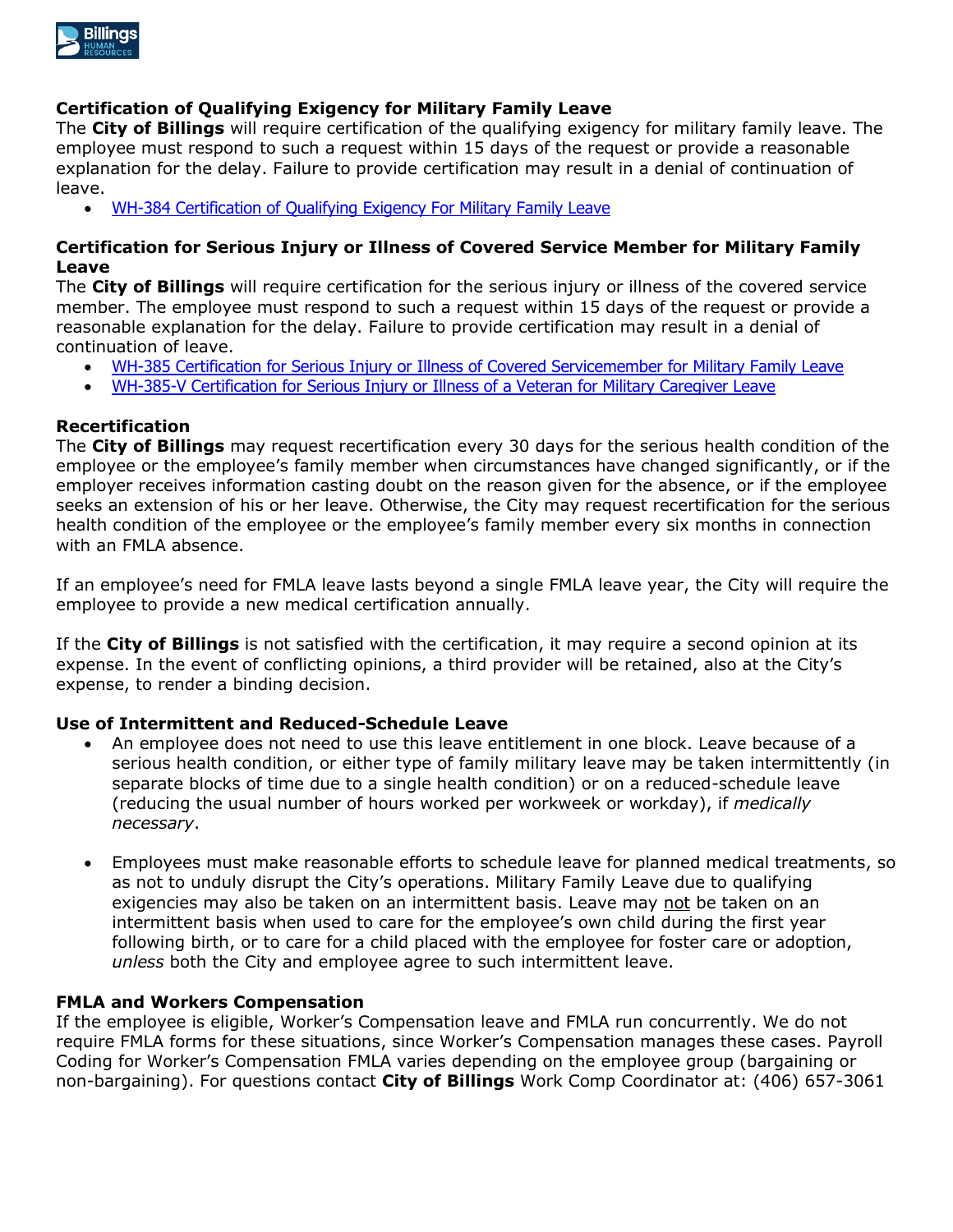

## **Use of Paid and Unpaid Leave for FMLA**

**City of Billings** employees are required to use their accrued, paid sick leave (FMLA-Sick) prior to being granted FMLA leave without pay. If the employee's sick accruals are exhausted, the employee is required to use his or her other accrued leaves (vacation (FMLA-Vacation), compensatory time, holiday leave bank) before they can take unpaid FMLA. Personal Days are not required to be used. The total of the paid and unpaid FMLA leave will count against their FMLA leave entitlement.

It is the responsibility of the employee to code their time keeping (timecard/employee portal) appropriately during approved FMLA. Typically the employee's sick accruals need to be exhausted first and coded as FMLA – Sick (FM) and then FMLA – Vacation (FV).

According to 29 C.F.R Section 825.207 (i), Compensatory time cannot be charged against the employee's FMLA entitlement. However, the City of Billings requires all accruals to be exhausted prior to FMLA – Without Pay (FW)

Holiday hours will count towards the FMLA entitlement. However, in order to be paid the holiday; the employee has to be in a paid status either the day before or the day after the holiday according to MCA 2-18-603. If the employee is on an unpaid FMLA leave, then they are not eligible for the holiday pay.

## **Employee Status and Benefits during Leave**

While an employee is on approved leave, the City will continue the employee's health benefits during the leave period at the same level and under the same conditions as if the employee had continued to work.

During paid leave, HR/Payroll will deduct the employee's portion of the health plan premium as a regular payroll deduction. In order to continue coverage on additional voluntary deductions, such as additional life, LTD, etc., HR/Payroll will also deduct these premiums, unless otherwise directed by the employee.

If the leave becomes unpaid, the employee must pay his or her portion of the premium. The employee will be billed directly by Human Resources, and a billing statement will be emailed to them with payment instructions. In an unpaid situation, Human Resources is not able to bill the employee for health savings account (HSA) contributions. An employee's healthcare coverage may cease if the employee's premium payment is more than 30 days late. All other benefits cease to accrue during the unpaid portion of the leave.

## **Request for** *Donated Sick Leave* **While on FMLA or MT Maternity Act Leave, Without Pay**

The request for donated sick leave is to help cover FMLA or Maternity Act leaves where the employee is "medically unable to work" and has exhausted their own accruals, and has the approval of their department to make the donation request.

## **Reporting While on Leave**

The **City of Billings** may require an employee on FMLA leave to report periodically on the employee's status and intent to return to work.

## **Return to Work/Fitness for Duty - Certifications**

Because the **City of Billings** wishes to ensure the well-being of all employees, any employee returning from FMLA leave for their own serious health condition will need to provide a FMLA Return to Work (RTW) or Fitness for Duty (FFD) certification/medical note signed by their health care provider.

 An employee who fails to provide certification will be prohibited from returning to work until it is provided. An employee who fails to provide certification may be discharged from employment.